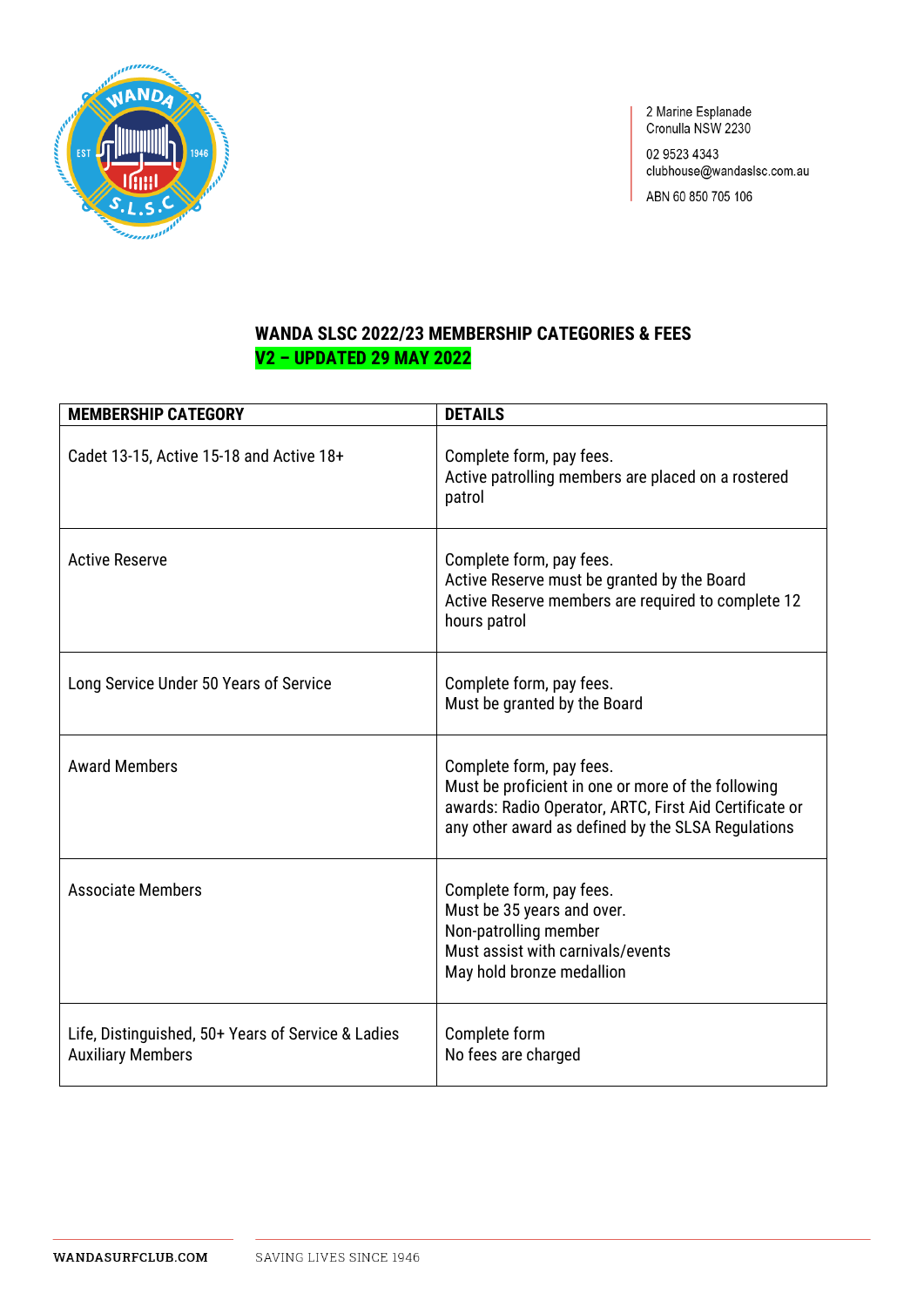

## **WANDA SLSC 2022/2023 MEMBERSHIP CATEGORIES & FEES**

| 2022/2023 MEMBERSHIP TYPE                                                                                                                                                                              | <b>RENEWING/NEW/</b><br><b>TRANSFER &amp;</b><br><b>U/14S TO</b><br><b>SENIORS</b><br><b>MEMBERS</b> | <b>LATE FEE FOR</b><br><b>RENEWING</b><br><b>MEMBERS</b><br><b>APPLIES AFTER 1</b><br><b>JULY 2022</b> | <b>GYM</b><br><b>MEMBERSHIP</b> |
|--------------------------------------------------------------------------------------------------------------------------------------------------------------------------------------------------------|------------------------------------------------------------------------------------------------------|--------------------------------------------------------------------------------------------------------|---------------------------------|
| <b>Active Patrolling Membership</b>                                                                                                                                                                    | \$60                                                                                                 | \$90                                                                                                   | \$80                            |
| Junior - Cadet 13-15 Years<br>Active - 15-18 Years<br>Active - 18 Years and over<br>Active - Reserve*                                                                                                  |                                                                                                      |                                                                                                        |                                 |
| Active members are required to be rostered<br>onto a patrol during the 22/23 season<br>*Reserve Active to be granted by the Board<br>and must complete 12 hours of patrols, fees<br>are still required |                                                                                                      |                                                                                                        |                                 |
| <b>Active Patrolling &amp; Competitor Membership</b>                                                                                                                                                   | \$180<br>(Includes)                                                                                  | \$220<br>(Includes                                                                                     |                                 |
| <b>Fee includes Competition Levy and Gym</b><br>membership                                                                                                                                             | Membership,<br>Comp Levy & Gym)                                                                      | Membership,<br>Comp levy & Gym)                                                                        |                                 |
| Junior - Cadet 13-15 Years<br>Active - 15-18 Years<br>Active - 18 Years and over<br>Active - Reserve*                                                                                                  |                                                                                                      |                                                                                                        |                                 |
| New members to the gym must complete a<br><b>Gym Membership form and purchase a Fob</b><br>to access the gym                                                                                           |                                                                                                      |                                                                                                        |                                 |
| Active members are required to be rostered<br>onto a patrol during the 22/23 season<br>*Reserve Active to be granted by the Board<br>and must complete 12 hours of patrols, fees<br>are still required |                                                                                                      |                                                                                                        |                                 |
| Long Service 10, 25 & under 50 Years of<br><b>Service</b><br>Long Service to be granted by the Board                                                                                                   | \$60                                                                                                 | \$90                                                                                                   | \$120                           |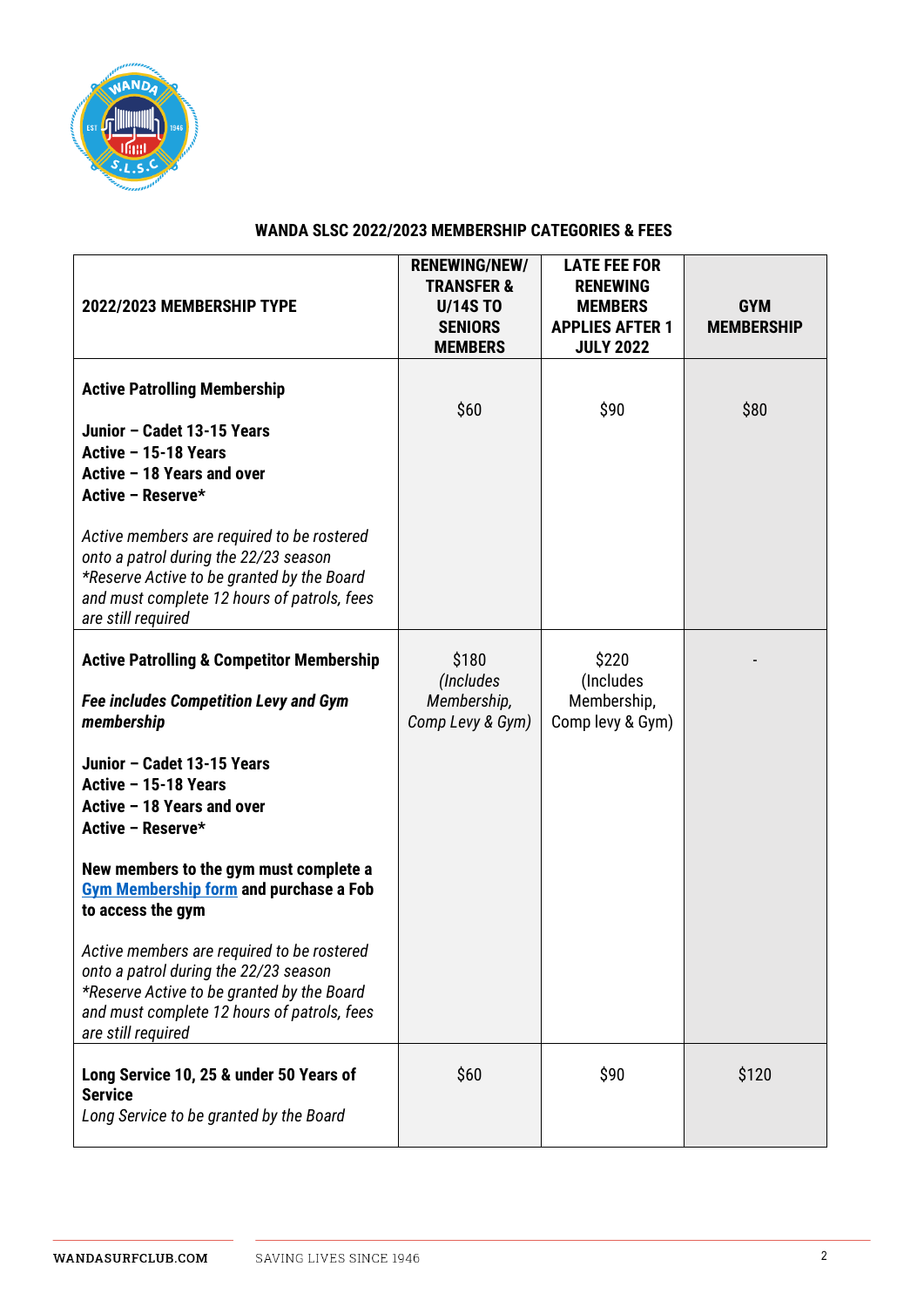

| <b>Long Service Members - Competitors</b><br><b>Competition Levy</b><br><b>Competition Levy with Gym Membership</b>                                                                                                           | \$100<br>\$120 | \$130<br>\$150               |                              |
|-------------------------------------------------------------------------------------------------------------------------------------------------------------------------------------------------------------------------------|----------------|------------------------------|------------------------------|
| <b>Award Members</b><br>Must be proficient in one or more of the<br>following awards: Radio Operator, ARTC, First<br>Aid Certificate or any other award as defined<br>by the SLSA Regulations (excluding Bronze<br>Medallion) | \$100          | \$130                        | \$120                        |
| <b>Award Members - Competitors</b>                                                                                                                                                                                            |                |                              |                              |
| <b>Competition Levy</b>                                                                                                                                                                                                       | \$100          | \$130                        |                              |
| <b>Competition Levy with Gym Membership</b>                                                                                                                                                                                   | \$120          | \$150                        |                              |
| JAG Members - Competitors (Senior<br>carnivals)<br><b>Competition Levy</b><br><b>Competition Levy with Gym Membership</b><br>(must be supervised)<br>Fee must be paid prior to being entered into<br>any competitions         | \$100<br>\$120 | JAG do not pay a<br>late fee | JAG do not pay a<br>late fee |
| <b>Associate Members</b><br>35 Years and over. Are non-active patrolling<br>members, may hold a Bronze Medallion and<br>must assist with carnivals/events<br>*New/Archived Associate Members                                  | \$100          | \$130                        | \$120<br>$$400*$             |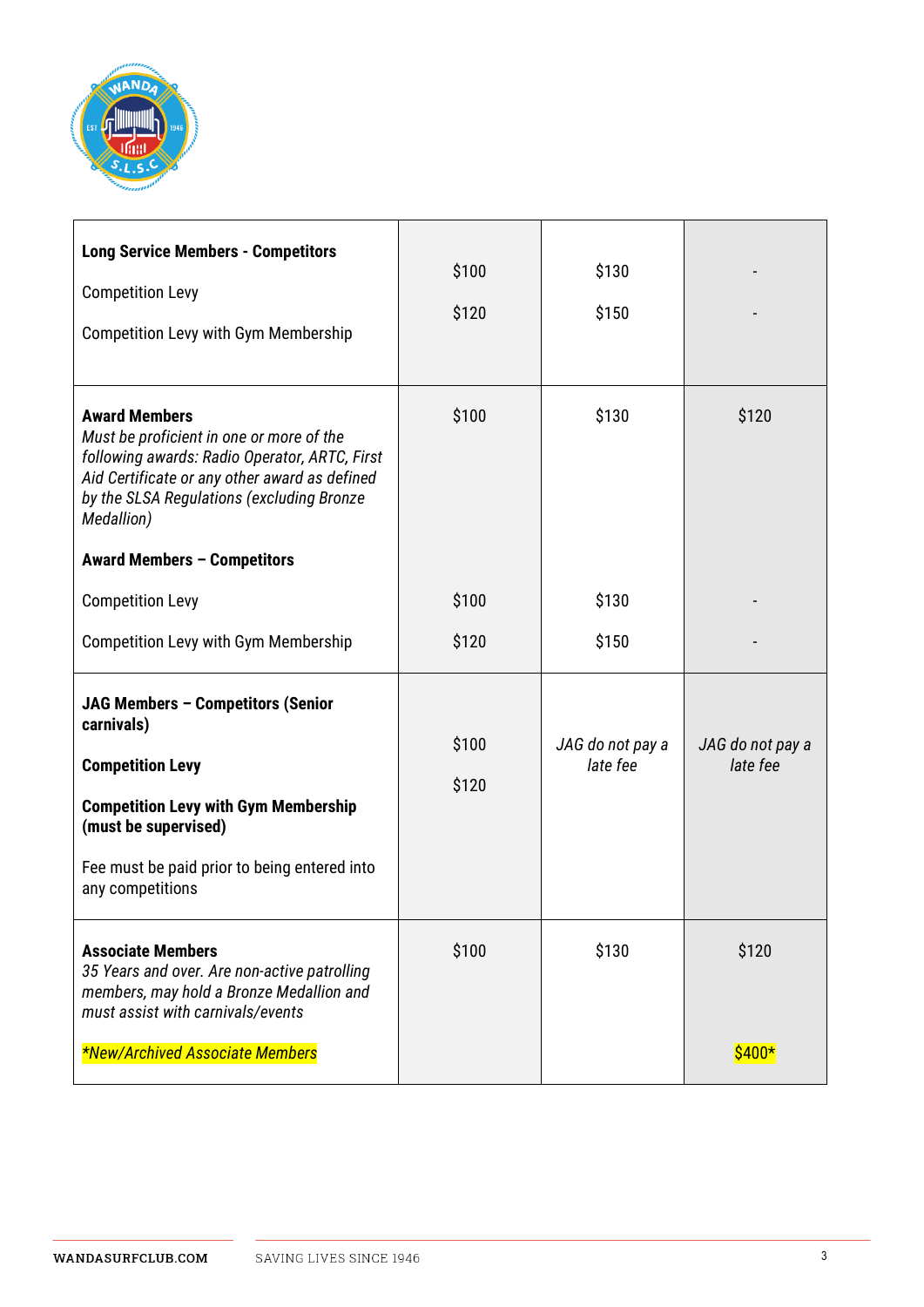

| <b>Life Members, Distinguished Service</b><br><b>Members, 50+ Years of Service Members</b><br>and Auxiliary Committee<br>(Membership form must be completed | <b>FREE</b> | <b>FREE</b> | \$120 |
|-------------------------------------------------------------------------------------------------------------------------------------------------------------|-------------|-------------|-------|
| <b>NEW - The Founders Room Wanda</b>                                                                                                                        |             |             |       |
| Membership Card - exclusive to Wanda                                                                                                                        | <b>FREE</b> |             |       |
| <b>Members</b>                                                                                                                                              |             |             |       |
| Wanda members are invited to apply for The                                                                                                                  |             |             |       |
| Founders Room Card which entitles you to 5%                                                                                                                 |             |             |       |
| discount on food and beverages and venue                                                                                                                    |             |             |       |
| hire and special offers.                                                                                                                                    |             |             |       |
| Just select The Founders Room Membership                                                                                                                    |             |             |       |
| Card as a FREE add-on when you register or                                                                                                                  |             |             |       |
| renew and pay online or via the office.                                                                                                                     |             |             |       |
| Note: Your name, DOB, contact number and                                                                                                                    |             |             |       |
| email will be forwarded to The Founders                                                                                                                     |             |             |       |
| Room for processing. Must be over 18 years                                                                                                                  |             |             |       |
| of age to apply.                                                                                                                                            |             |             |       |